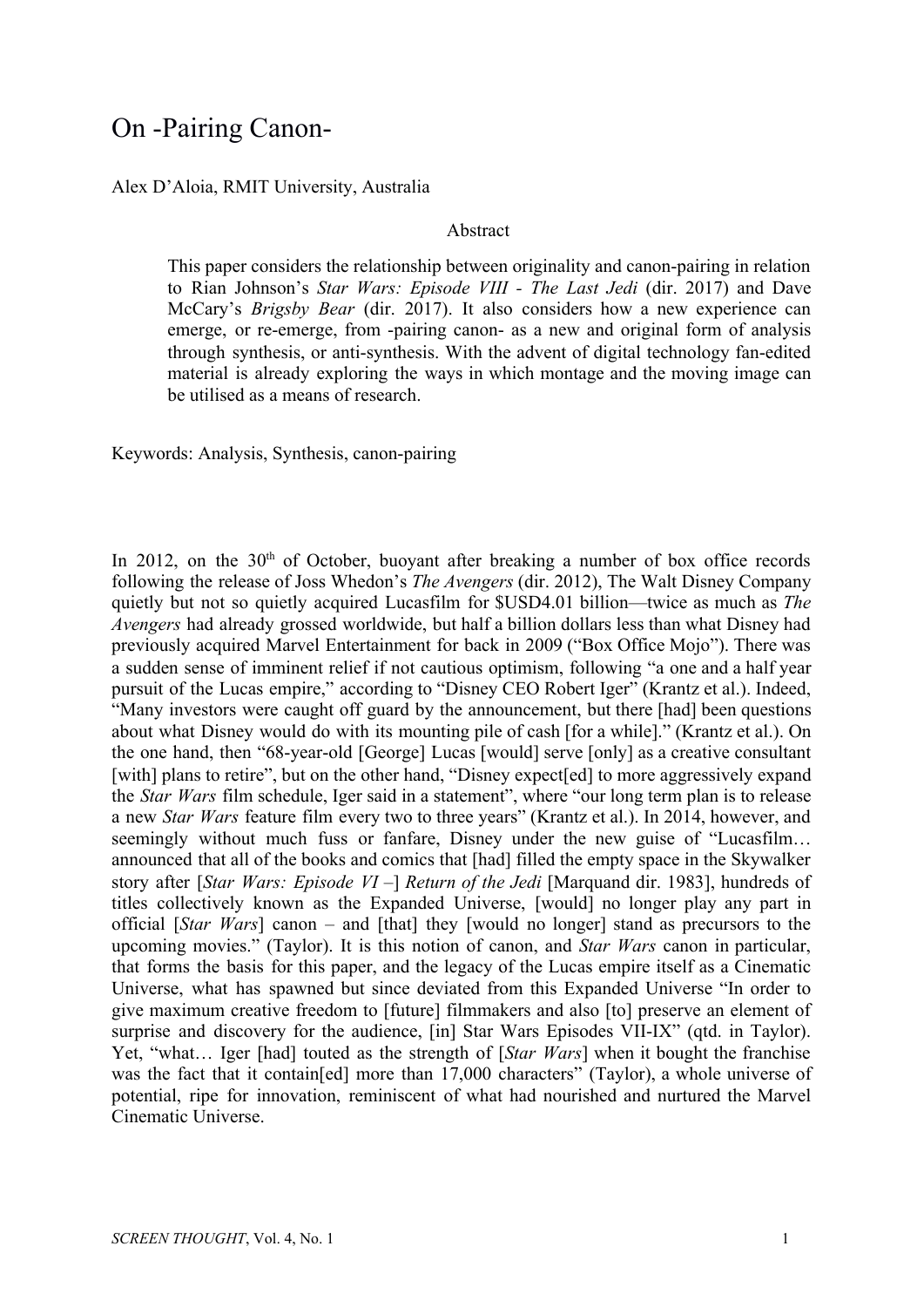In 2015, despite being generally well received, J. J. Abrams' *Star Wars: Episode VII – The Force Awakens* (dir. 2015) delivered on these plans on schedule. "The storyline, although very similar to [*Star Wars: Episode IV – A New Hope*]," according to Deen Hussein, "took me back to the franchise that I both kn[ew] and love[d]… refreshing the old storylines as opposed to having to focus on a completely new storyline." (Lucas dir. 1977). The approach was not unlike Abrams' *Star Trek Into Darkness* (dir. 2013) in substance and style—a rehashing of Nicholas Meyer's *Star Trek II: The Wrath of Khan* (dir. 1982) by any other name but half as sweet. There was no Ricardo Montalbán, there was no *Moby Dick*, but the storyline was uncanny, if not, in parts, completely the same. There but for the death of *Spock* go I. "After all," Tim Grierson wrote, "it just need[ed] to be better than the [*Star Wars*] prequels [*in order*] to restore people's faith in the franchise", and what Lucas had otherwise apostatised. It just needed to be better than *Jar Jar Binks* in *Star Wars: Episode I – The Phantom Menace* (dir. Lucas 1999), but not so coarse and rough like *Star Wars: Episode II – Attack of the Clones* (Lucas dir. 2002), or so melodramatic like *Star Wars: Episode III – Revenge of the Sith* (Lucas dir. 2005). This was a bench without a mark, and with it the opportunity to aggressively expand what *Star Wars* could be as a Cinematic Universe without the legacy of the Lucas empire somehow holding it back as an Expanded Universe. There was also a dangerous precedent afoot. If *Star Wars: Episode VII – A New Hope: Redux* was the maximum effort of creative freedom, and if Gareth Edwards' *Rogue One: A Star Wars Story* (dir. 2016) was anything to go by, the strength of *Star Wars* was definitely in its past, especially when the future of its narrative remained uncertain as a renovation rather than an innovation. It put into question, "something confronting about this [new] trilogy of films which, in the presence of" creative freedom, rather than "time travel, ultimately fears the future", but "still somehow manages to recycle the past in the future of the present." (D'Aloia 2017 p. 1). Indeed, many films and franchises besides *Star Wars* rely on the past of their own story rather than the future through the creation and recreation of their own canon as an Expanding Universe.

This canon does not represent the past per se any more than it represents the future, even if creative freedom still somehow manages to recycle the past in the future of the present. There is a continuity to canon, that is, which cohabits the boundaries between what is past, what is present, and what is future, that can expand in any direction. It is similar in some respects to how Martin Heidegger conceives of Da-sein, "which includes [its own] inquiry among the possibilities of its being" (Heidegger p. 6). This being "is its own past not only in such a way that its past, as it were, pushes itself along 'behind' it, and that it possesses what is past as a property that is still objectively present and at times has an effect on it", according to Heidegger, "Da-sein 'is' its past in the manner of *its* being which, roughly expressed, on each occasion 'occurs' out of its [own] future." (Heidegger p. 17). It is how the audience is able to entertain the notion of a prequel, for example, that is technically a sequel to its own past, which 'occurs' out of its own future through the continuity of canon. The nature of this continuity is also being experimented with in much more playful ways through montage, splicing and intersplicing shots from prequels with shots from sequels, or what has already been popularly referred to as 'canon-pairing'. It is not uncommon to find several different versions of *Obi-Wan Kenobi*, for example, reminiscing about "the dark times" in *Star Wars: Episode IV - A New Hope* (Lucas dir. 1977 min. 00:32:00–00:34:00) spliced together with sequences from *Episodes I* through *III*. If continuity represents an Expanding Universe, however, then the strength of a good -pairing depends on its faithfulness to the lore of its -canon, and what only canon-pairing can reveal, through comparison, as a form of analysis through synthesis, or anti-synthesis—the splicing, and intersplicing, of intertextual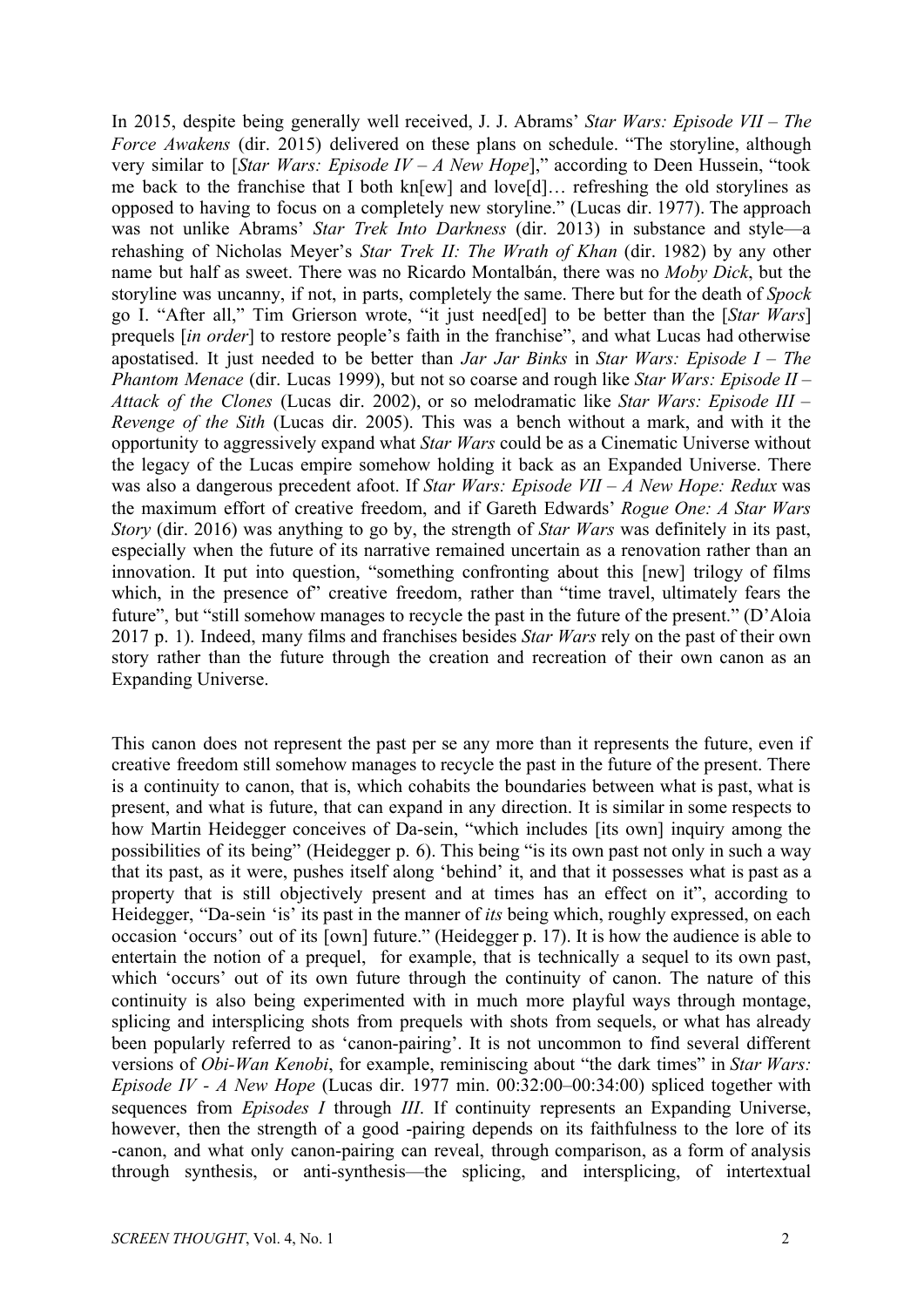references. This lore is as synonymous as it is homonymous with the law, establishing the boundaries between what is past, what is present, and what is future, and how storylines can emerge, and re-emerge, from one another. It is also what gives an Expanding Universe its momentum, what pushes itself along 'behind' a prequel as a sequel, and what it is that constitutes the history of a canon without necessarily being historical.

There can be a number of problems with an Expanding Universe given that it is in no way bound by the continuity or lore of its own canon. Unlike the gravitational constant of our own universe there is no constant here, only what you take with you. It is the direct manifestation of potential and creative freedom, and it can be easily manipulated because it is a fiction. The more that it expands, the more problems that it can encounter—and *Star Wars* canon is no exception to this rule. The continuity of canon can be strained, for example, by certain storylines, just like it is in *Rogue One* with the digital recreation of the late Peter Cushing reprising the role of the infamous *Grand Moff Tarkin*, as well as the late Carrie Fisher with *Princess Leia*. All of a sudden *Star Wars* must grapple with the uncanny valley in new and unfamiliar ways that question the suspension of disbelief itself (Althoff). It could also be argued that why something like *The Force Awakens* can restore people's faith in a franchise when something like *Star Trek* leaves it in *Darkness* depends on whether or not its storyline can take us back to the history that we already know and love in refreshing yet familiar ways that do not question our suspension of disbelief as opposed to having to focus on a completely new storyline that could, through its very own potential, strain this continuity further. These storylines can also break the lore, as it were, of their own canon through the strain and build-up of inconsistencies in continuity and overfamiliarity, not unlike a plot hole, or a canon hole, but where a plot hole is typically restricted to the lore of its own storyline, a canon hole has momentum, and with it the potential to ricochet throughout multiple storylines within an Expanding Universe much more like a cannonball. It can destroy a canon, and, in 2017, with one swift stroke, you can actually pinpoint the moment Rian Johnson's *Star Wars: Episode VIII – The Last Jedi* did so irrevocably."We had all the momentum;" to paraphrase Hunter S. Thompson, "we were riding the crest of a high and beautiful [franchise]... [But] now, less than five years later, you can go up on a steep hill in [Hollywood] and look West, and with the right kind of eyes you can almost see the high water mark — that place where the wave finally broke, and rolled back" (p. 68). The point where *Admiral Holdo* made the jump to hyperspace. The day that *Star Wars* died.

The gravity of this mistake within the bounds of *Star Wars* canon arguably constitutes the first personification of a cannonball ball onscreen. The jump to hyperspace, and subsequently the ramming of the *Supremacy* with the *Raddus*, "threatens to totally destabilize the way [that] *Star Wars* space combat works" according to Ben Lindbergh. If a ship can just ram another ship this way, through hyperspace, and with such devastating consequences, it puts into question why *Admiral Ackbar* for less tempting reasons than political correctness, did not simply ram the *Death Star II* with *Home One* in *Return of the Jedi*. "[T]he impact is extremely powerful and impossible to prevent" as Lindbergh puts it, "Any sufficiently large craft could easily destroy any ship or ships of its choice. This would be a battle-ending—hell, a war-ending—weapon. And now we know that it's fully operational." It breaks *Star Wars* canon, because "in *Star Wars* lore, hyperspace travel has existed for millennia. [And] we [the audience] are supposed to believe that this idea didn't occur to anyone else [during] those ages" (Lindbergh) until *The Last Jedi*. The suspension of disbelief is strained to such an extent that "[Johnson] flies in the face of decades of *Star Wars* (and sci-fi) tradition," by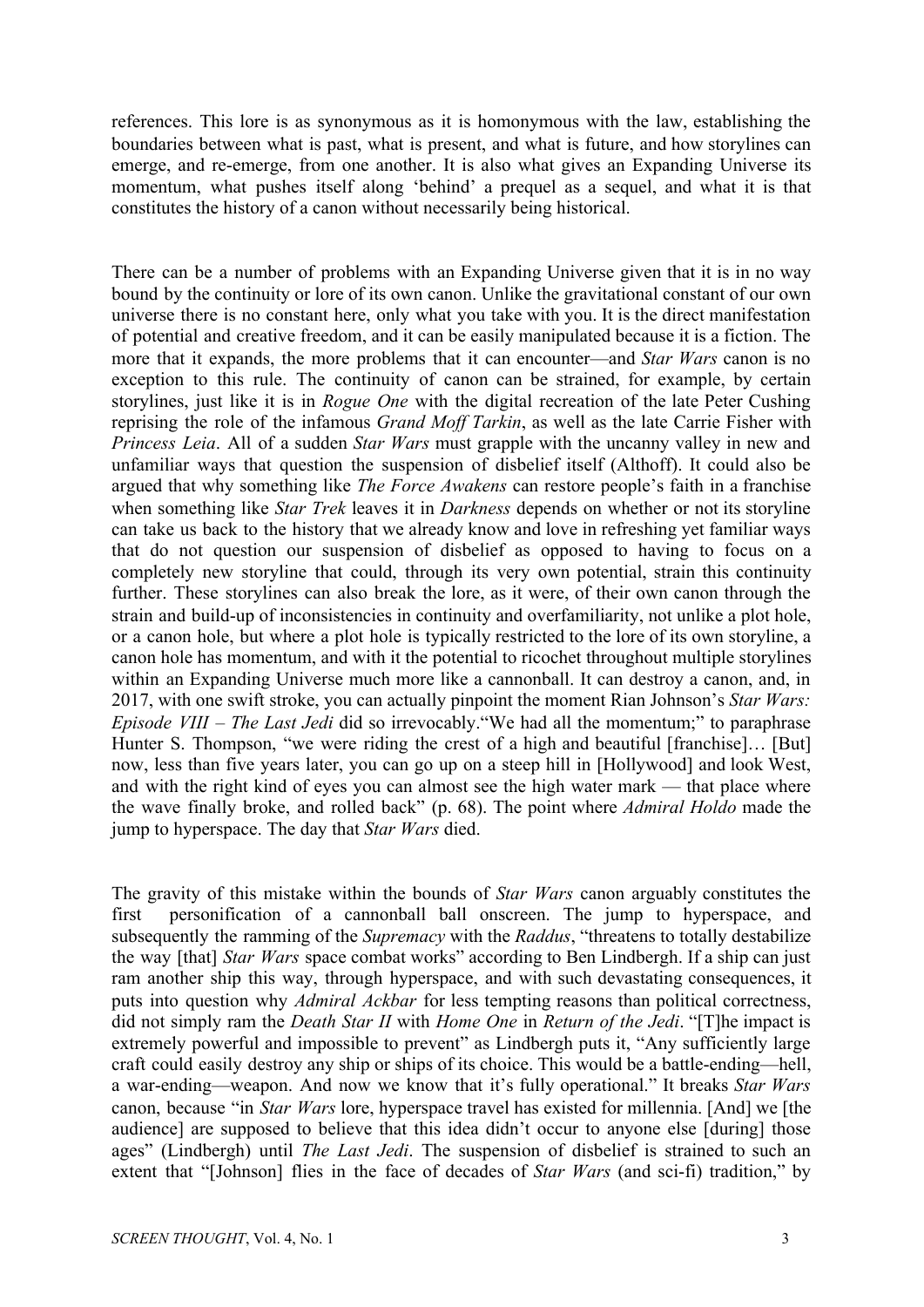breaking continuity, "disabling the failsafe that his predecessors presumably preserved for a reason" (Lindbergh), so much so, it split the *Star Wars* fan base (Bianco; VanDerWerff; Loofbourow; Mendelson). Yet, it would not be the first time that *Star Wars* risked its own canon for the sake of its own storyline, given the development of *Princess Leia* into *Leia Skywalker*. This idea presents a unique opportunity, however, that instead of disabling a failsafe actually enables and emboldens the splicing and intersplicing of canon- itself through the -pairing of one canon- with that of another as a form of anti-synthesis. In the absence of continuity there is lorelessness, and fan theory, and hope—what it is that constitutes true creative freedom, or the potential to "pave over the [canon] hole that [*Admiral*] Holdo's death left." (Lindbergh). If the rules can be broken, that is, they can be rewritten in new and original ways that not only contradict one another, but support different interpretations. The power of fiction, in other words, remains theoretical.

This power depends on the break between continuity and lore in order to give maximum creative freedom to the associations that a canon- can make through -pairing. If a canon represents the associations that any given Universe can make as a relationship then a cannonball effectively breaks the relationship between these associations, and the way in which the structure of this relationship can function in the future of the present. It is not unlike how a "costext" (D'Aloia 2020a) functions in that the structure of this relationship depends on whether or not the audience is familiar with any given Universe they encounter, and that it possesses what is past as an association that is still objectively present and at times still has an effect on it. This structure, however, thrives off of the relationship between these associations, and the ways in which a new experience can emerge and re-emerge from a past experience by heightening these associations, rather than by breaking them. It could also be argued that examples of a proto-anti-synthesis can function within an unsuccessful meme by heightening unfamiliar associations, or when the structure of this relationship attempts to make new associations altogether that the audience is unfamiliar with. The function of these new and unfamiliar associations are similar in some respects to how Ian Bogost characterises a "hyperobject: a massive, tangled chain of objects lampooning one another through [a] weird relation[ship], mistaking their own essences for that of the alien objects [that] they encounter" (p. 79). This lampooning "uncovers the repleteness of units and their interobjectivity", which "involves the revelation of object relationships without necessarily offering clarification or description of any kind" about those relationships, what Bogost calls "*ontography*" (Bogost p. 38). The problem with the structure of these relationships is the very lack of clarification or description that enables *ontography* to "demonstrate their overlap and [to] imply [an] interaction through [their] collocation" (Bogost p. 38) in such a way that it can gesture at non-anthropocentric phenomenologies. The interaction between the audience and the moving image, however, remains anthropocentric in origin and design, and thus anti-synthesis embraces that which a hyperobject recedes from.

The nature of anti-synthesis is itself a form of anti-synthesis, that is, a combination of memesis and *ontography* which enables the splicing and intersplicing of objects without necessarily being canonical. It considers the repleteness of associations in order to demonstrate where they overlap and how their collocation as an interaction can function through -pairing, and thus what it is that can be -synthesised from this -pairing—what it is that can be learned from something like *Star Trek*, for example, that cannot necessarily be learned from something like *Star Wars* about *Star Wars* (Stowe). Enter one *Luke Skywalker*, the eponymous story after *Return of the Jedi*, and what it is that really binds this Universe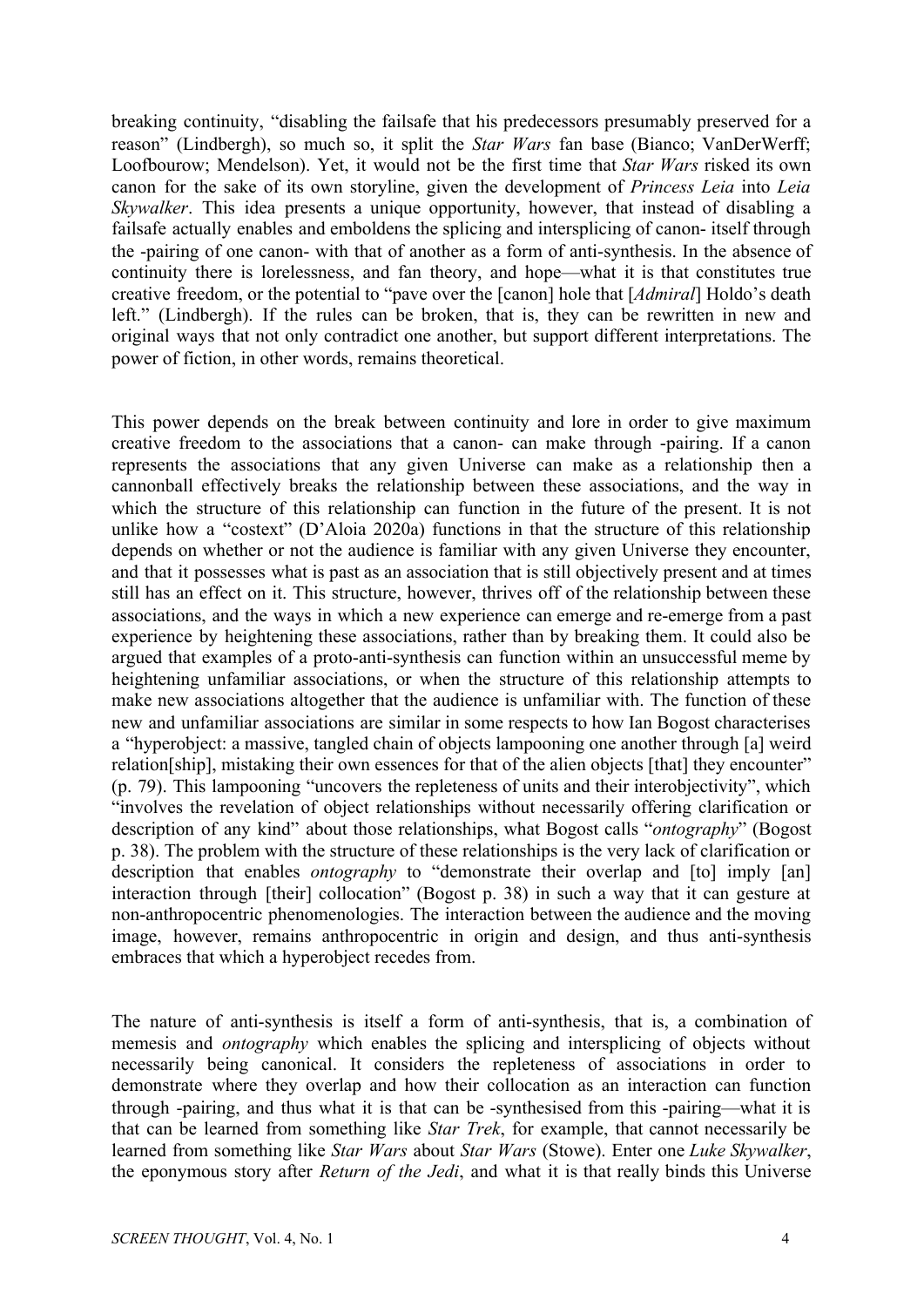together, "a group of items loosely joined not by logic or power or use [anymore] but by the gentle knot of" (Bogost p. 38) one Mark Hamill. In 2017, almost five months before the release of *The Last Jedi*, Hamill also starred in Dave McCary's *Brigsby Bear* (2017), his only other live action role in a feature film that year. If it were not for the coincidental casting of Hamill in both these films then there would be nothing to imply an interaction through his collocation; and likewise, if it were not for the storylines of both these films in particular then there would be nothing to -synthesise from this -pairing as a form of analysis or anti-synthesis. On the one hand, *The Last Jedi* is ultimately a storyline about defying expectations, and anything which could be interpreted as encouraging those expectations, including but not limited to nostalgia—something which *The Force Awakens* has already been criticised for weaponising (Golding). Hamill, reprising the role of *Luke Skywalker*, has not only closed himself off from the Force, he has turned his back on that which he has aspired to be, but has already become, and cannot reconcile the two; whereupon *Rey* must convince him otherwise (D'Aloia 2020b). On the other hand, *Brigsby Bear* is a quaint storyline about coming to terms with nostalgia itself, encouraging these expectations by confronting those expectations head-on while fulfilling some of them as a form of closure. Hamill, as *Ted Mitchum*, the deranged father née kidnapper of *James Pope* has been keeping *James* inside a bunker for nearly twenty years since he was a child, entertaining him with *Mitchum's* own homemade television programme, the eponymous Brigsby Bear itself; hundreds of episodes of which *James* is utterly obsessed with.

When the police raid *Mitchum*'s bunker, *James* is forced to reintegrate back into society and his biological family at the age of eighteen. The only other world he has ever known is Brigsby Bear, however, the creator of which has just been indicted, and the episodes of which have also been confiscated for evidence. Nobody else has ever watched Brigsby Bear besides *James*, and so he cannot relate to society any more than society can relate to the nostalgia he has for this other world of his, twisted though it may seem—especially when Brigsby Bear has been left in limbo, and with a lot of unanswered questions, much like *The Force Awakens*. *James* eventually comes up with the idea to create a movie, a Brigsby Bear finale of sorts, in order to answer these questions himself, by himself, as an unrealised form of closure, even daring to go so far as to get *Mitchum*, now behind bars, to voice the lines for some of its recurring characters. *James* must confront the past in the future of the present, and in some ways, -synthesise the past with the future in the present by fulfilling nostalgia for closure's sake. It is Hamill's relationship with this nostalgia as an association that overlaps with *The Last Jedi* and *Brigsby Bear*, and thus what it is that can be -synthesised from this -pairing—what it is that can be learned from *Brigsby Bear* that cannot be learned from *The Last Jedi* about *The Last Jedi*—is a form of closure. The storylines of *The Force Awakens* and *The Last Jedi*, however, invoke nostalgia without fulfilling that nostalgia, by defying expectations in order to preserve an element of surprise and discovery for the audience. There are three unanswered questions posed by *The Force Awakens*; what it is that constitutes the logic of who *Rey*'s parents are; what it is that constitutes the power of who *Supreme Leader Snoke* is, and what he represents; and what it is that constitutes the use of *Jedi Master Luke Skywalker* as a means of somehow answering this logic while defeating this power. There were also a handful of well-reasoned fan theories speculating how these questions could be answered, all of which *The Last Jedi* answered rather unexpectedly, and rather unremarkably. *Rey*'s parents are nobody, *Supreme Leader Snoke* is nobody special, and *Jedi Master Luke Skywalker* just up and vanishes. There but for the ghost of *Yoda* go I.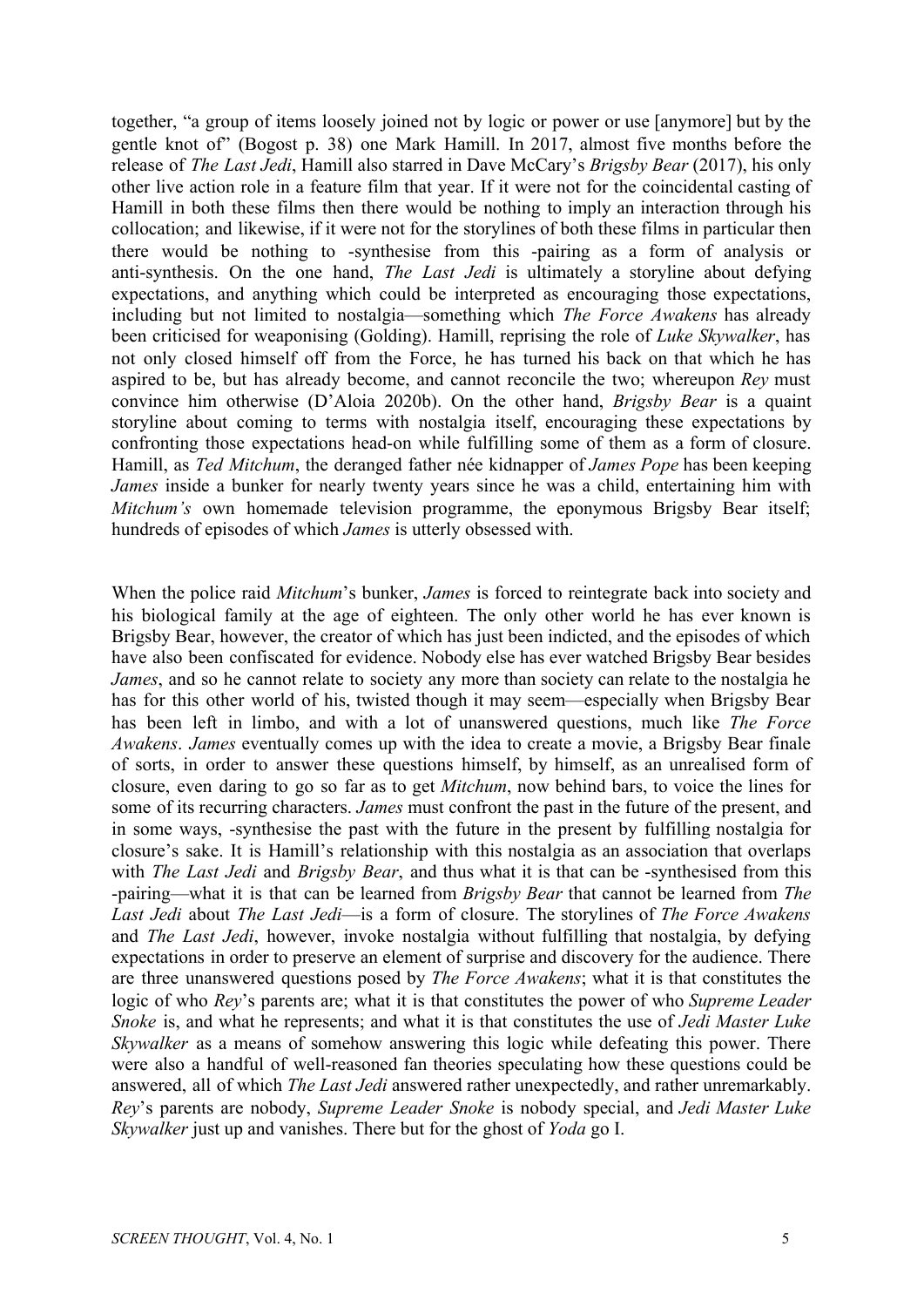In fact, there is absolutely nothing left for *The Rise of Skywalker* to answer, because *The Last Jedi* sacrifices its own canon for the sake of its own storyline; which ultimately results in a glorified exposition of sorts. It can no longer possess what is past as a property that is still objectively present and at times has an effect on it since what is past as a property now pushes itself along 'behind' it as a mistake, the gravity of which it could exacerbate by orders of magnitude with a storyline that could, through its very own potential, strain this continuity further. This mistake also suggests that *The Rise of Skywalker* must go back into the past in order to restore people's faith in the franchise, such that it defeats the purpose of creative freedom in the first place at the expense of this creative freedom—a wasted opportunity, given that the strength of *Star Wars* is still stuck in its past, with something like Ron Howard's *Solo: A Star Wars Story* (dir. 2018), which many fans snubbed in response to *The Last Jedi*. Indeed, "'Solo: A Star Wars Story' – a stand-alone film that wasn't part of the [*Skywalker*] saga – was the lowest-grossing film in the four-decade history of the franchise", and in 2019 on the 12<sup>th</sup> of April, despite that "Iger said he's not at all concerned that consumers may be overexposed to the [*Star Wars*] brand… the film franchise will go on 'hiatus' after" (Palmeri and Chang) *The Rise of Skywalker*. This 'hiatus' is an all too familiar tactic, however, not unlike the one that gave rise to *The Phantom Menace*, as well as *The Force Awakens*, without coming to terms with its own nostalgia, encouraging these expectations by confronting those expectations while fulfilling some of them as a form of closure. The future of *Star Wars* canon remains uncertain as a renovation rather than an innovation. What it is that can be learned from anti-synthesis is that the collocation of Mark Hamill can also be substituted for Rian Johnson, and thus what it is that can be -synthesised from this -pairing—what it is that can be learned from something like Rian Johnson's *Looper* (dir. 2012), for example, that cannot be learned from *The Last Jedi*—simply recontextualises this analysis. It can be transposed in new and exciting ways that broaden the methodological horizons of analysis with interdisciplinary traits that it would otherwise lack from a unilateral perspective such as *Star Wars* canon.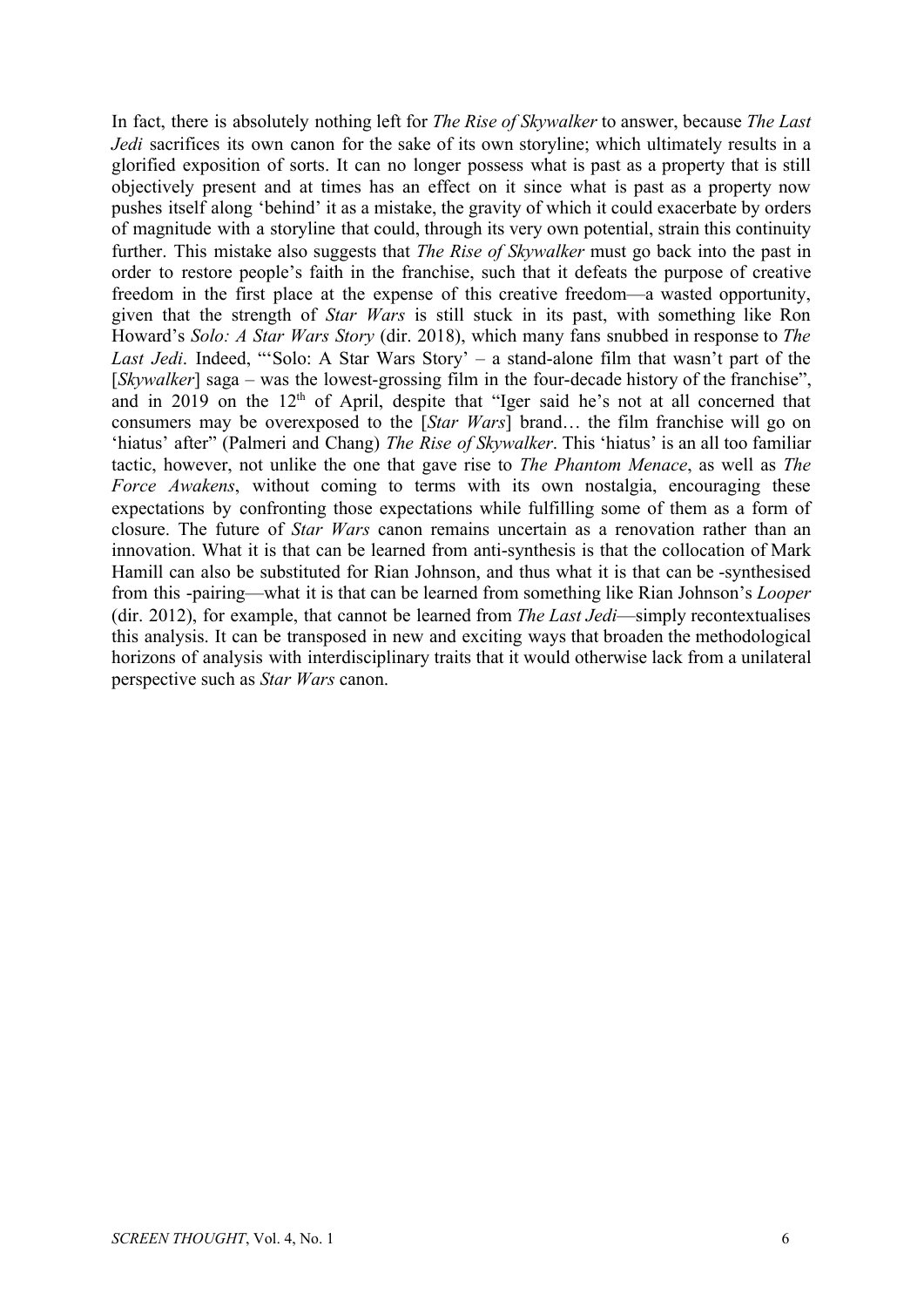## REFERENCES

Burn, H (1861), Swanston Street from the Bridge, oil on canvas, National Gallery of Victoria, viewed 14 June 2020, <<https://www.ngv.vic.gov.au/explore/collection/work/4294/>>

Box Office Mojo (2019), Marvel's The Avengers: Domestic Total Gross, viewed 1 October 2020,

<https://www.boxofficemojo.com/movies/?id=avengers11.htm>

Althoff, E (2016), The force reawakens deceased cast – probably for years to come, viewed 1 October 2020,

https://www.washingtontimes.com/news/2016/dec/20/rogue-one-uncanny-valley-grand-mofftarkin-likely-/

Bianco, J (2017), Why audiences are split on The Last Jedi, viewed 1 October 2020, <https://www.looper.com/101134/audiences-split-last-jedi/>

Bogost, I (2012), Alien Phenomenology, or What It's Like to Be a Thing, University of Minnesota Press, USA

D'Aloia, A 2020a, 'On the Effect of Memes', *in press*. pp. 1-10, AUS.

D'Aloia, A 2020b, 'On Fatigue', *Screen Thought Journal,* Vol. 4, No. 1, 2020, , pp. 1-10, AUS.

Golding, D (2015), The Weaponised Nostalgia Of Star Wars: The Force Awakens, viewed 1 October 2020,

[https://kotaku.com/the-weaponised-nostalgia-of-star-wars-the-force-awaken-1743413723?IR](https://kotaku.com/the-weaponised-nostalgia-of-star-wars-the-force-awaken-1743413723?IR=T)  $=T$ 

Grierson, T (2015), The Best- and Worst-Case Scenarios for 'Star Wars: The Force Awakens', viewed 1 October 2020,

[https://kotaku.com/the-weaponised-nostalgia-of-star-wars-the-force-awaken-1743413723?IR](https://kotaku.com/the-weaponised-nostalgia-of-star-wars-the-force-awaken-1743413723?IR=T)  $=T$ 

Hussein, D (2016), Why 'Star Wars: The Force Awakens' is a Must Watch, viewed on 1 October 2020,

<https://movietime.guru/why-star-wars-the-force-awakens-is-a-must-watch-fae951db7d64>

Heidegger, M (1996), Being and Time, translated by Joan Stambaugh, State University of New York Press, USA

Krantz et al. (2012), Disney buys Lucasfilm for \$4 billion, viewed on 1 October 2020, [https://www.usatoday.com/story/money/business/2012/10/30/disney-star-wars-lucasfilm/166](https://www.usatoday.com/story/money/business/2012/10/30/disney-star-wars-lucasfilm/1669739/) [9739/](https://www.usatoday.com/story/money/business/2012/10/30/disney-star-wars-lucasfilm/1669739/)

Lindbergh, B (2017), The Most Breathtaking Moment in 'The Last Jedi' Is Also Its Greatest Threat to 'Star Wars' Lore, viewed on 1 October 2020, <https://www.theringer.com/2017/12/20/16800970/vice-admiral-holdo-maneuver-the-last-jedi>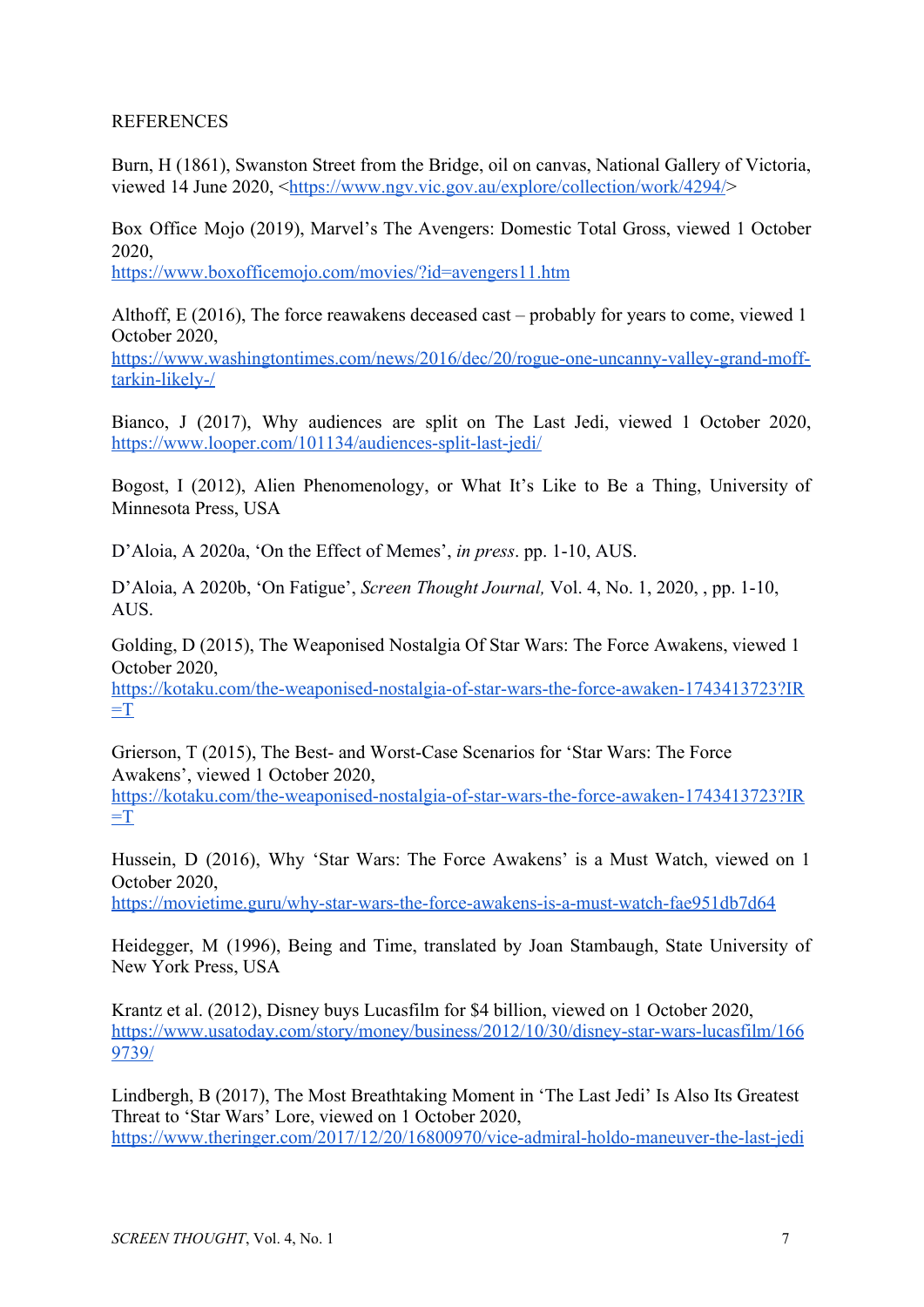Loofbourow, L (2017), Why The Last Jedi has divided Star Wars fans, viewed on 1 October 2020,<https://theweek.com/articles/743951/why-last-jedi-divided-star-wars-fans>

McKnight, B (2015), How J. J. Abrams Made Star Wars 7's Lightsaber Battles Different From The Prequels, viewed on 1 October 2020, [https://www.cinemablend.com/new/How-J-J-Abrams-Made-Star-Wars-7-Lightsaber-Battles-](https://www.cinemablend.com/new/How-J-J-Abrams-Made-Star-Wars-7-Lightsaber-Battles-Different-From-Prequels-96887.html)[Different-From-Prequels-96887.html](https://www.cinemablend.com/new/How-J-J-Abrams-Made-Star-Wars-7-Lightsaber-Battles-Different-From-Prequels-96887.html)

Mendelson, S (2017), Why Do So Many 'Star Wars' Fans Hate 'The Last Jedi'?, viewed on 1 October 2020,

[https://www.forbes.com/sites/scottmendelson/2017/12/19/the-last-jedi-why-star-wars-fans-ha](https://www.forbes.com/sites/scottmendelson/2017/12/19/the-last-jedi-why-star-wars-fans-hate-one-of-the-best-star-wars-movies/#22cf265f5658) [te-one-of-the-best-star-wars-movies/#22cf265f5658](https://www.forbes.com/sites/scottmendelson/2017/12/19/the-last-jedi-why-star-wars-fans-hate-one-of-the-best-star-wars-movies/#22cf265f5658)

Palmeri, C and Chang, E (2019), Star Wars Movies Will Take a Break After Episode IX, Disney Says, viewed on 1 October 2020, [https://www.bloomberg.com/news/articles/2019-04-12/star-wars-movies-will-take-a-break-af](https://www.bloomberg.com/news/articles/2019-04-12/star-wars-movies-will-take-a-break-after-episode-ix-disney-says) [ter-episode-ix-disney-says](https://www.bloomberg.com/news/articles/2019-04-12/star-wars-movies-will-take-a-break-after-episode-ix-disney-says)

Rork, N (2018), Fan Notices A Pretty Big Error in 'Star Wars: The Last Jedi', viewed on 1 October 2020, <https://www.altpress.com/news/star-wars-the-last-jedi-editing-error/>

Stowe, D (2019), Picard Risks Being Star Trek's Version Of Star Wars: The Last Jedi, viewed on 1October 2020, <https://screenrant.com/star-trek-picard-star-wars-last-jedi-backlash-comparison/>

Taylor, C (2014), Star Wars Rewrites History: Books, Comics No Longer Official, viewed on 1 October 2020,<https://mashable.com/2014/04/25/star-wars-expanded-universe-gone/>

Thompson, H (1971), Fear and Loathing in Las Vegas – A Savage Journey to the Heart of the American Dream, Random House, USA

VanDerWerff, E (2017), The "backlash" against Star Wars: The Last Jedi, explained, viewed on 1 October 2020, <https://www.vox.com/culture/2017/12/18/16791844/star-wars-last-jedi-backlash-controversy>

## FILMOGRAPHY

Abrams, J J (dir) 2013, *Star Trek Into Darkness*, film, Paramount Pictures et al., USA.

Abrams, J J (dir) 2015, *Star Wars: Episode VII – The Force Awakens*, film, Disney, USA.

Abrams, J J (dir) 2019, *Star Wars: Episode IX – The Rise of Skywalker*, film, Disney, USA.

Curtiz, M (dir) 1954, White Christmas, film, 20<sup>th</sup> Century Fox Studios, USA.

Edwards, G (dir) 2016, *Rogue One: A Star Wars Story*, film, Disney, USA.

Howard, R (dir) 2018, *Solo: A Star Wars Story*, film, Disney, USA.